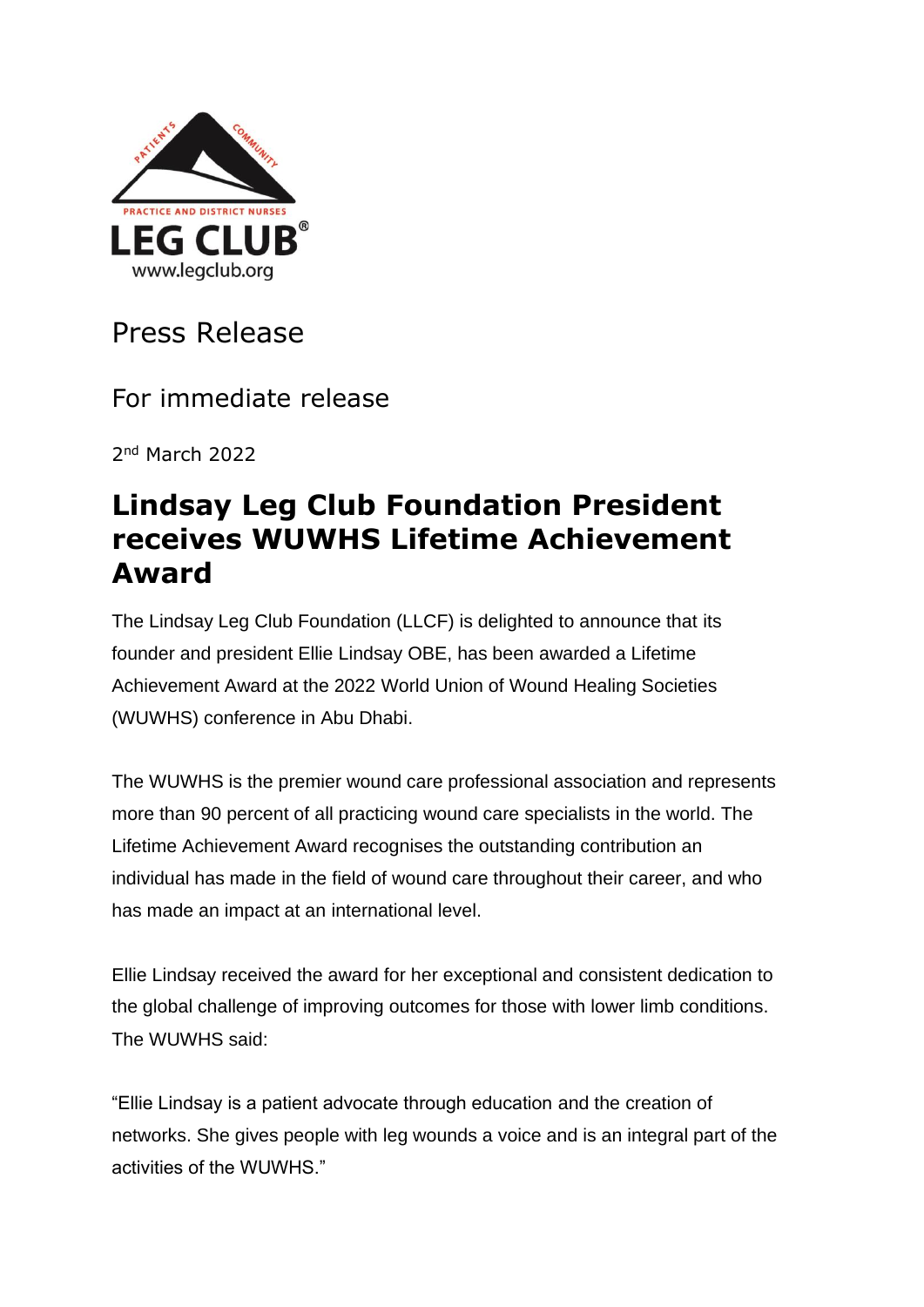Ellie conceived and introduced the innovative, social, Leg Club model of care for lower limb wound care management in 1995 and the concept has since been disseminated worldwide. Leg Clubs, collectively treat people with lower limb conditions in a non-medical setting within the community and on a drop-in basis. Evidence has shown that this style of treatment leads to improved healing rates by encouraging members to become more involved in their care and reduces social isolation.

Today, there are more than 30 Leg Clubs throughout the UK, as well as Clubs established in Australia, Germany, Finland and Italy.

Interest in the Leg Club model of care continues to gather momentum across the globe as Ellie has published in excess of 100 articles concerning the psychosocial Leg Club Model and person-centred care. She is also regularly invited to speak at UK and international conferences and study days.

Ellie Lindsay OBE, Lifetime President of the LLCF, said: "I am delighted to receive this honour on behalf of our Leg Clubs and members around the world and I would like to thank all those who have worked with me over the years to highlight the challenges lower limb conditions present both to individuals and healthcare providers. This award symbolises our ongoing determination to continue to face these challenges and improve the prognosis for current and future Leg Club members and their communities worldwide."

## **Notes to editors:**

1) Leg ulcers (and other chronic leg problems like lymphoedema) can affect people at any age but are particularly common in people over 60. At present, over 80 per cent of all leg ulcers are treated in the individuals' own homes by district nurses or by practice nurses in GP surgeries. However, people often find it difficult to adhere to treatment plans, or to maintain the preventive measures needed to avert recurrence of the ulcer. Many leg ulcers consequently reoccur or remain unhealed for many months or even years.